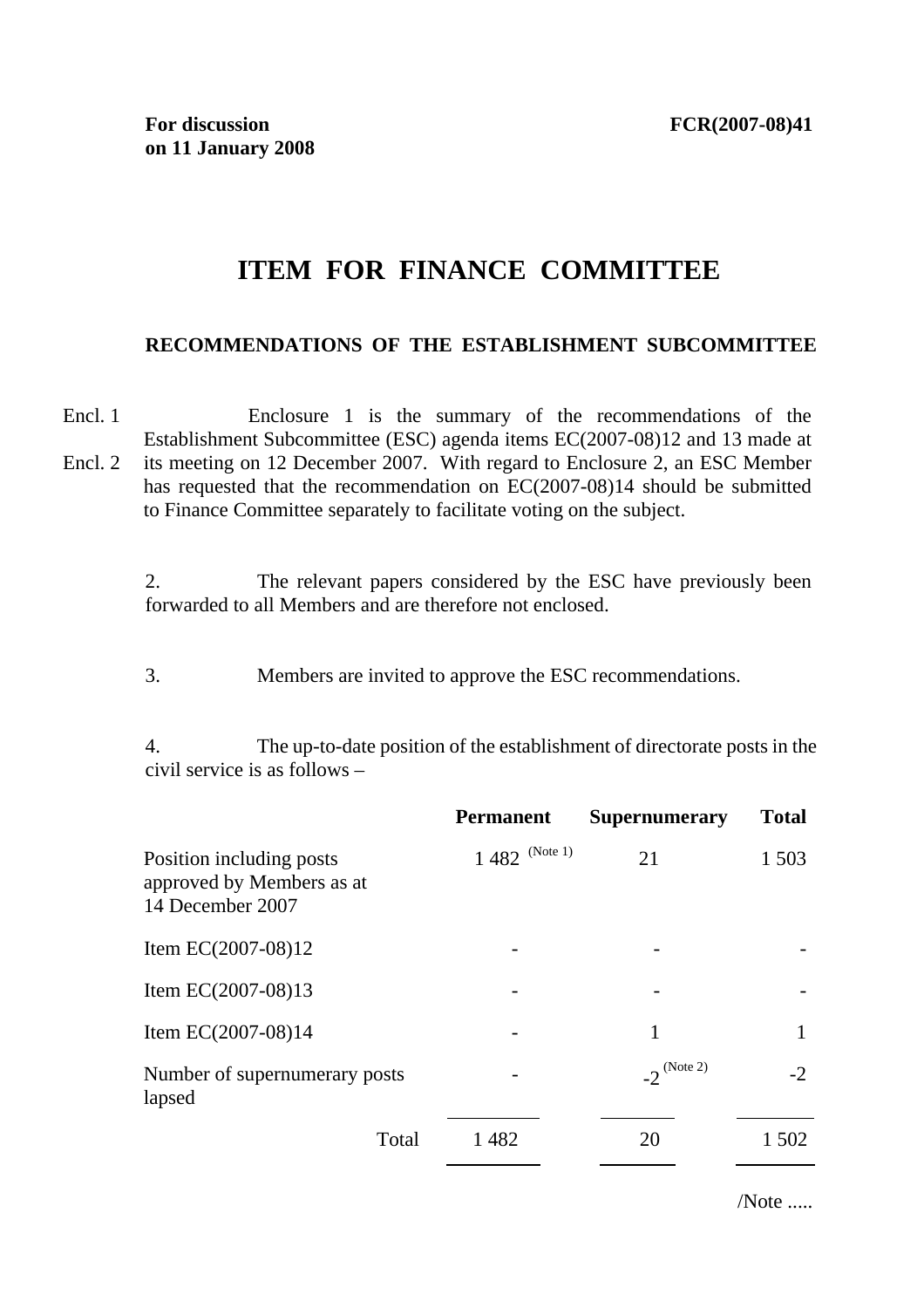#### **FCR(2007-08)41 Page 2**

- Note 1 Exclusive of 14 permanent posts in Independent Commission Against Corruption.
- Note 2 Two posts of one Administrative Officer Staff Grade B (D3) and one Administrative Officer Staff Grade C (D2) in Transport Branch of Transport and Housing Bureau of Government Secretariat lapsed on 1 January 2008.

----------------------------------------

Financial Services and the Treasury Bureau January 2008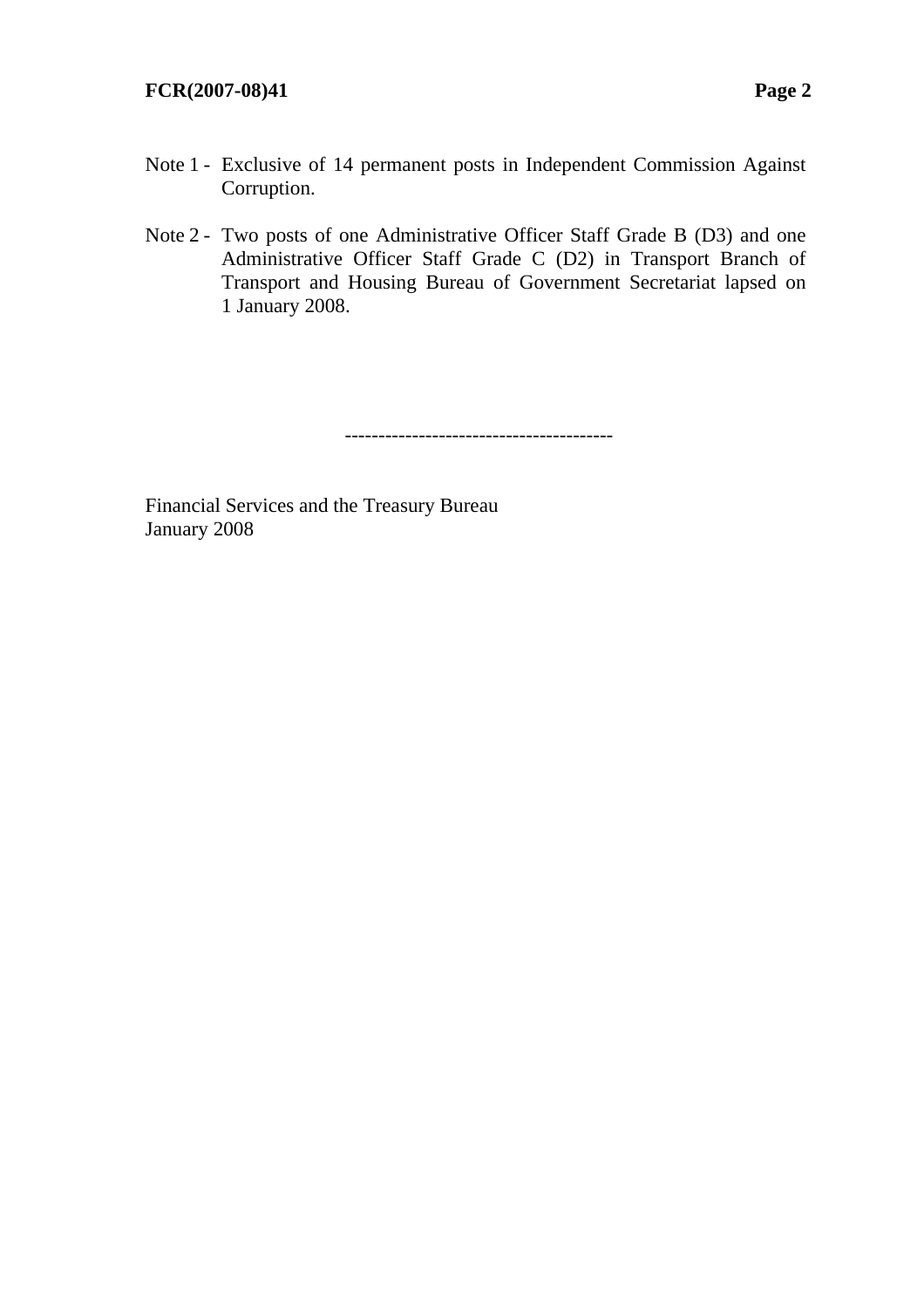**Enclosure 1 to FCR(2007-08)41** 

### **Summary of the Recommendations of the Establishment Subcommittee discussed at its meeting on 12 December 2007**

| <b>Head of</b><br><b>Expenditure</b>                                                                                                     | <b>Recommendation</b>                                                                                                                                                                                                         |
|------------------------------------------------------------------------------------------------------------------------------------------|-------------------------------------------------------------------------------------------------------------------------------------------------------------------------------------------------------------------------------|
| $EC(2007-08)12$<br>HEAD $162-$<br><b>RATING AND</b><br><b>VALUATION</b><br><b>DEPARTMENT</b>                                             | To recommend to Finance Committee the following<br>with immediate effect $-$                                                                                                                                                  |
|                                                                                                                                          | (a) creation of the following permanent post $-$                                                                                                                                                                              |
|                                                                                                                                          | 1 Assistant Commissioner of Rating and<br>Valuation<br>$(D2)$ (\$115,450 - \$122,600)                                                                                                                                         |
|                                                                                                                                          | to be offset by the deletion of the following<br>permanent post -                                                                                                                                                             |
|                                                                                                                                          | 1 Rating Adviser<br>$(D2)$ (\$115,450 - \$122,600)                                                                                                                                                                            |
|                                                                                                                                          | reflect<br>flexibility in<br>more<br>manpower<br>to<br>deployment; and                                                                                                                                                        |
|                                                                                                                                          | (b) deletion of the following grade and rank $-$                                                                                                                                                                              |
|                                                                                                                                          | <b>Rating Adviser</b><br>$(D2)$ (\$115,450 - \$122,600)                                                                                                                                                                       |
| HEAD $42-$<br><b>ELECTRICAL AND</b>                                                                                                      | To recommend to Finance Committee the following<br>with effect from 1 February 2008 -                                                                                                                                         |
| <b>SERVICES</b><br><b>DEPARTMENT</b>                                                                                                     | (a) creation of the following permanent post<br>in the Electrical and Mechanical Services<br>Department (EMSD) –                                                                                                              |
| <b>HEAD 158 -</b><br><b>GOVERNMENT</b><br><b>SECRETARIAT:</b><br>TRANSPORT AND<br><b>HOUSING BUREAU</b><br>(TRANSPORT<br><b>BRANCH</b> ) | 1 Government Electrical and Mechanical<br>Engineer<br>$(D2)$ (\$115,450 - \$122,600)<br>to be offset by the deletion of the following<br>permanent post in the Transport Branch (TB) of<br>the Transport and Housing Bureau - |
|                                                                                                                                          | <b>MECHANICAL</b>                                                                                                                                                                                                             |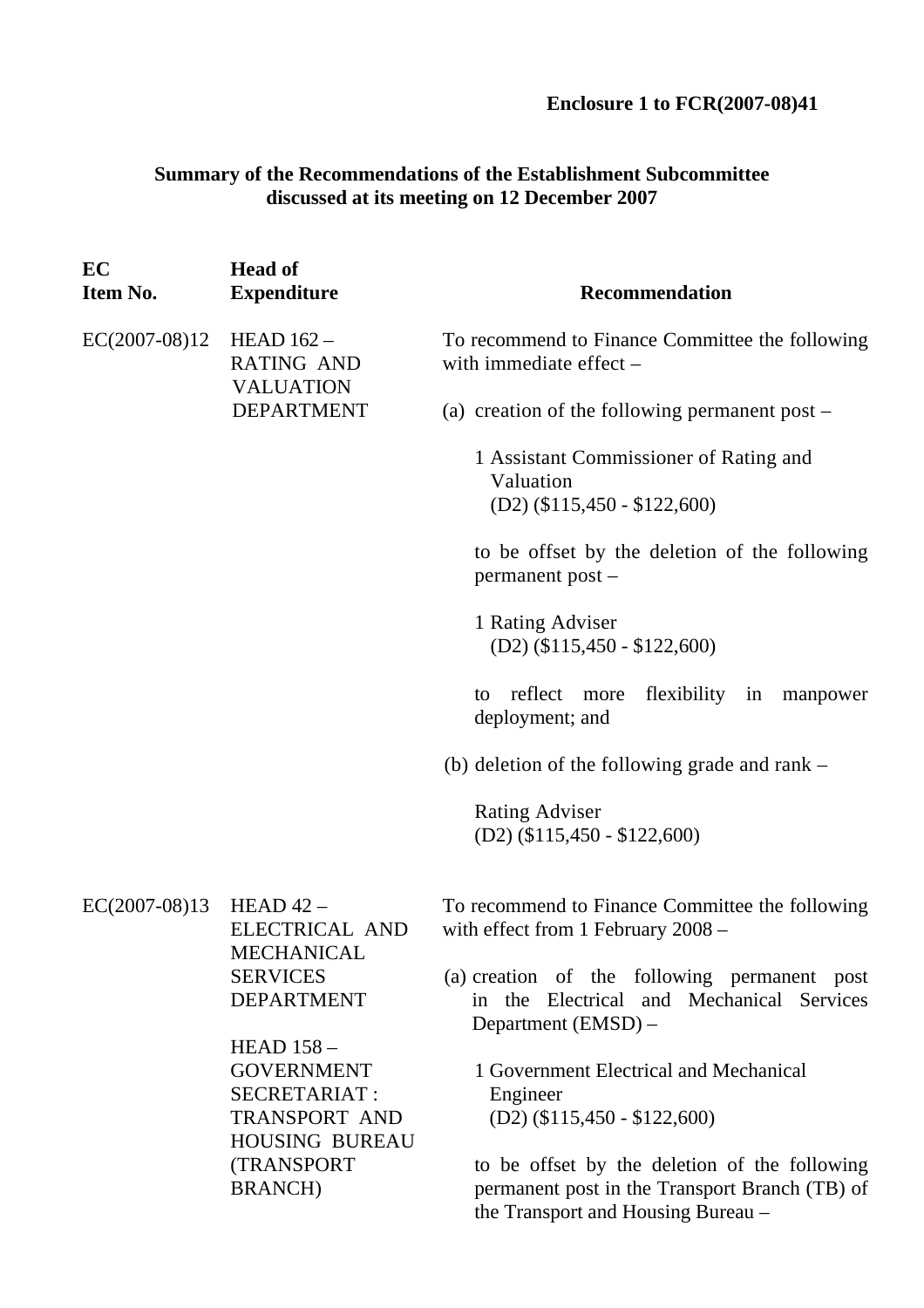| EС<br>Item No.            | <b>Head of</b><br><b>Expenditure</b> | <b>Recommendation</b>                                                                                                                                                                                                 |
|---------------------------|--------------------------------------|-----------------------------------------------------------------------------------------------------------------------------------------------------------------------------------------------------------------------|
| EC(2007-08)13<br>(cont'd) |                                      | 1 Chief Electrical and Mechanical Engineer<br>$(D1)$ (\$97,250 - \$103,200);                                                                                                                                          |
|                           |                                      | (b) transfer of the Hong Kong Railway Inspectorate<br>from TB to EMSD to enhance the monitoring of<br>railway safety; and                                                                                             |
|                           |                                      | (c) adjustment to the ceiling placed on the total<br>notional annual mid-point salary value of all<br>non-directorate posts in the permanent<br>establishment of the following Heads of<br>Expenditure in $2007-08$ – |
|                           | Head 42                              |                                                                                                                                                                                                                       |
|                           |                                      | an increase from \$125,840,000 by \$4,459,440 to<br>\$130,299,440                                                                                                                                                     |
|                           | Head 158                             |                                                                                                                                                                                                                       |
|                           |                                      | a decrease from \$53,889,000 by \$4,459,440 to<br>\$49,429,560                                                                                                                                                        |
|                           |                                      |                                                                                                                                                                                                                       |

-------------------------------------------